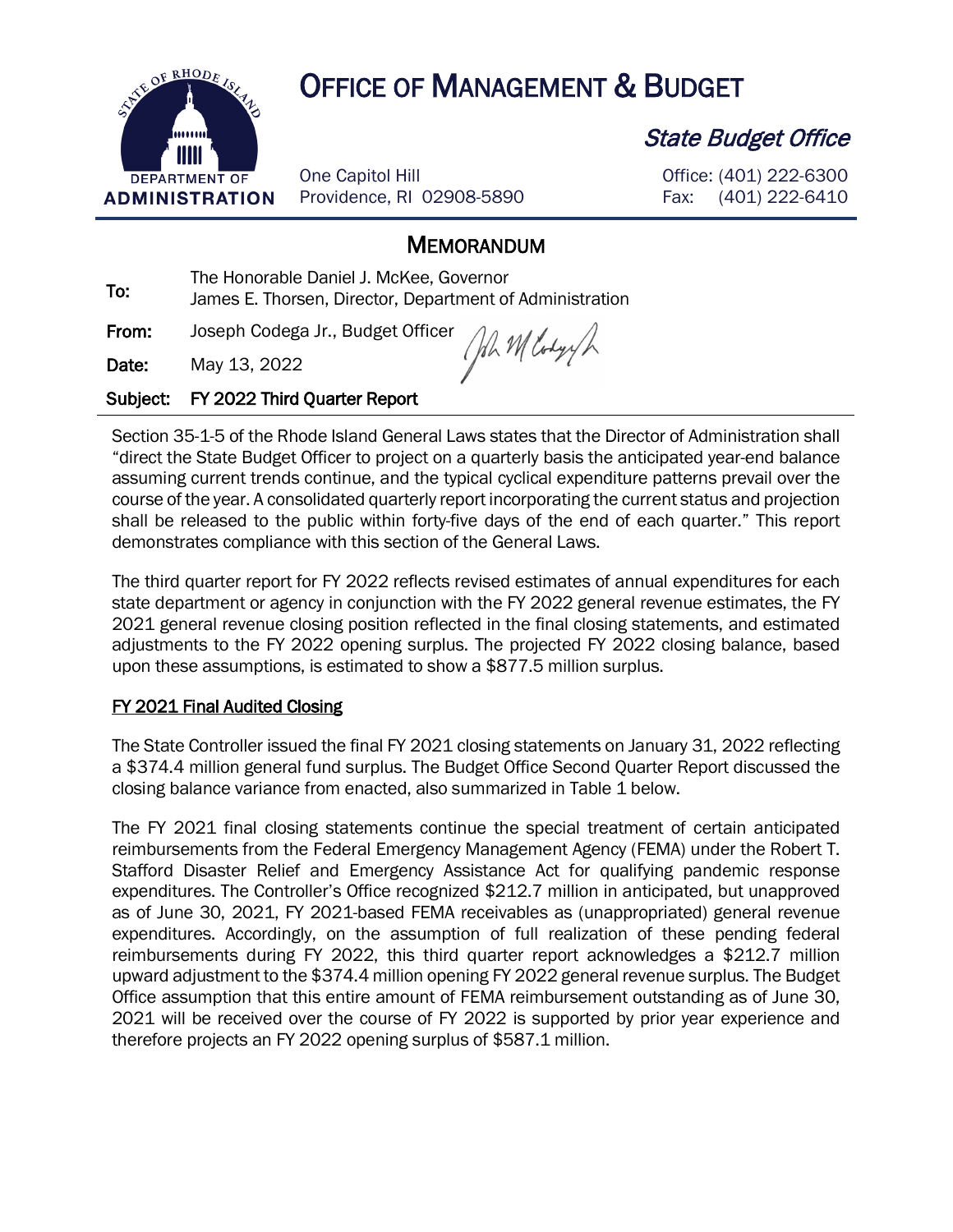Page 2 May 13, 2022

#### **Reappropriations**

Due to the unfavorable closing position of general revenue expenditures versus final FY 2021 appropriations reported in the preliminary closing statements, the Governor was unable to recommend any discretionary reappropriations in FY 2022. Pursuant to RIGL § 35-3-15 (a), however, non-discretionary reappropriations of unexpended and unencumbered balances for the General Assembly totaling \$5.6 million and for the Judiciary totaling \$2.8 million were recognized.

#### FY 2022 Third Quarter

The third quarter report for FY 2022 contains estimates of annual expenditures based upon analysis of expenditures through the third quarter of FY 2022 (July 1, 2021, through March 31, 2022) as compared to available general revenue resources as adopted by the May 2022 Revenue Estimating Conference. The projected FY 2022 year-end balance, based upon these assumptions, is estimated to show a \$877.5 million surplus.

As displayed in Table 1, the projected surplus of \$877.5 million for FY 2022 is the result of an opening surplus of \$587.1 million; reappropriated surplus of \$8.4 million; current year estimated general revenues of \$5,071.0 million; \$163.4 million in reserve fund contributions; May 2022 Caseload Estimating Conference estimates at \$108.2 million below enacted levels; an increase of \$210.0 million for estimated FY 2022 FEMA expenditures projected to be recognized as general revenue expenses (see discussion below); remaining net downward revisions to agency spending totaling \$35.4 million relative to enacted appropriations; and an increase in projected expenditures resulting from the reappropriation of \$8.4 million.

#### Revenue Projections

Table 3 displays the revenue estimates adopted at the May 9, 2022 Revenue Estimating Conference (by category), as compared to those contained in the enacted budget. Consensus estimates as adopted by the Conferees total \$5,071.0 million, an increase of \$660.3 million relative to enacted general revenues.

#### Projected Expenditures

Overall, net projected general revenue spending for FY 2022, as compared to the enacted budget, is approximately \$74.9 million above enacted appropriations. This figure consists of three major components: (1) Reappropriations totaling \$8.4 million, as described above; (2) A decrease of \$108.2 million within the various programs subject to the May 2022 Caseload Estimating Conference; and (3) A net upward revision in other agency spending totaling \$174.6 million, driven mainly by a \$210.0 million reservation of general revenue to defray unapproved but pending pandemic-related FY 2022 FEMA expenses as of June 30, 2022.

The Governor submitted his FY 2022 Revised Appropriations Act (2022-H-7122) on January 20, 2022, which included \$4,998.9 million in general revenue expenditures, \$448.1 million above the enacted level. This supplemental budget proposal contained numerous adjustments to the general revenue expenditure plans of state departments and agencies to reflect updated trends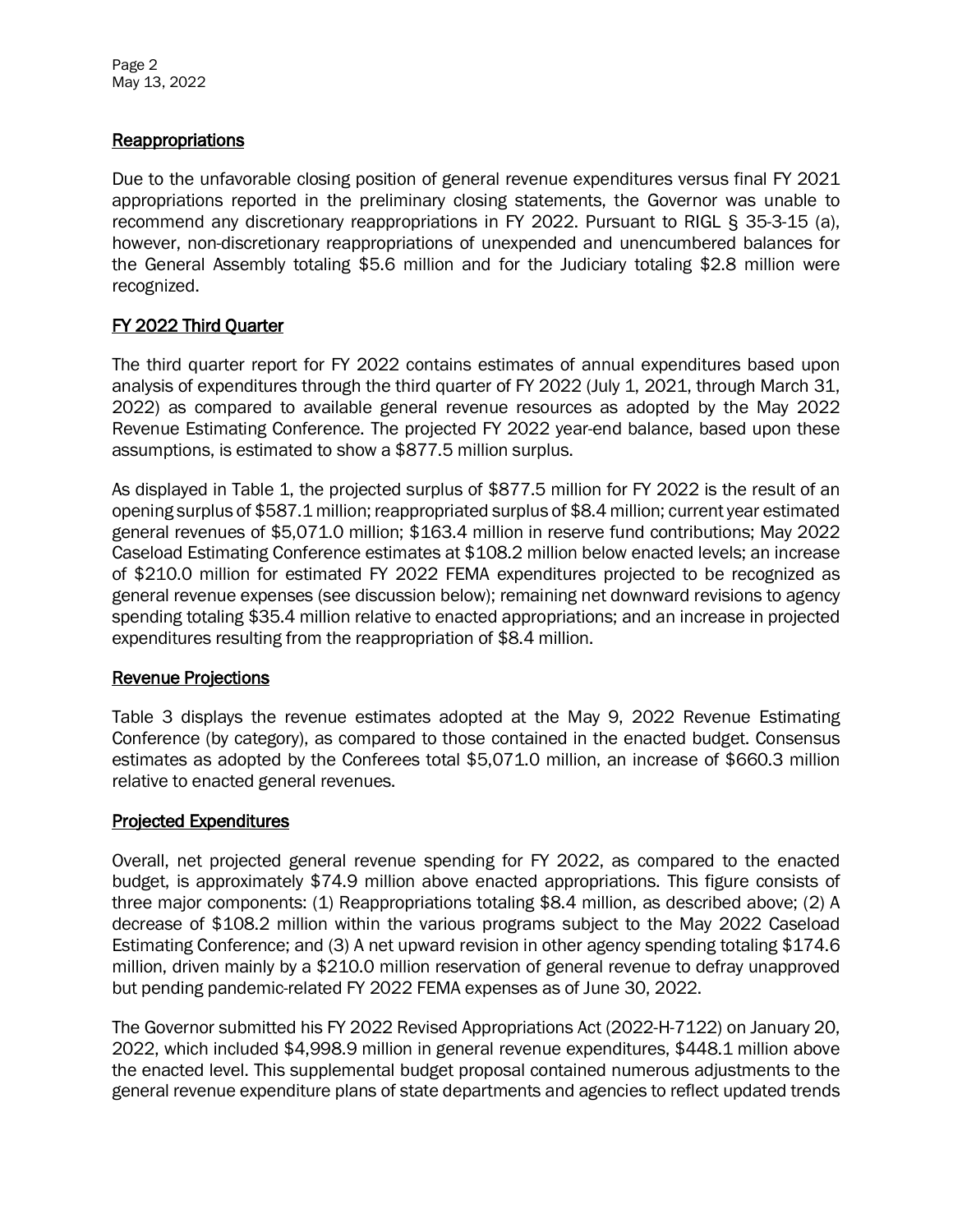Page 3 May 13, 2022

in base operating expenditures. These adjustments included, but were not limited to, the recognition of new expenditure requirements for personnel costs generated by the recently negotiated four-year state employee labor agreement(s): (1) A retroactive (FY 2021) 2.5 percent cost of living adjustment (COLA) totaling \$18.7 million; (2) A 2.5 percent COLA for FY 2022 totaling \$33.9 million, and (3) \$4.5 million for the financing of an "extra payment" of \$1,500 to eligible union employees. Other statewide changes included net reductions in employee health benefit working rates and projected agency charges for major internal service funds.

Similar to the FY 2022 Second Quarter Report issued on February 16, 2022, this third quarter report excludes certain recommended revised appropriations that are purely discretionary and/or policy-driven in nature, as these cannot be reasonably included in any estimate of cyclical expenditure trend prior to appropriation by the General Assembly. As such, this third quarter report adjusts general revenue expenditures, relative to the Governor's Revised Budget, for the following items:

- Removes \$338.0 million for a proposed transfer of general revenue to the Rhode Island Capital Plan Fund (RICAP).
- Removes \$50.0 million for a proposed transfer of general revenue to the Information Technology Investment Fund (ITIF).
- Removes \$61.8 million for a proposed use of general revenue to fully defray the outstanding liability on the actuarial cost of the 1991/1992 ERSRI pension deferrals.
- Removes \$21.9 million for the recommended transfer to the Rhode Island Infrastructure Bank to provide matching funds for both the Clean Water and Drinking Water State Revolving Funds.

#### FY 2022 "Pending FEMA" Estimate: \$210.0 million

The Governmental Accounting Standards Board (GASB) requires that the use of federal funds provided through the Federal Emergency Management Agency (FEMA) under the Robert T. Stafford Disaster Relief and Emergency Assistance Act can only be recognized as federal expenditures if adjudicated and approved by FEMA within the fiscal year. Therefore, for (anticipated) FEMA-eligible expenses incurred in FY 2022, but unapproved as of June 30, 2022, it is required that these be recognized as FY 2022 general revenue expenditures, with corresponding increases to FY 2023 general revenue fund balance (opening surplus) as FY 2022-based projects are approved by FEMA and funds are released to the state. This practice began in FY 2020 and was continued in FY 2021, yielding significant unbudgeted general revenue expenditures in both the FY 2020 and FY 2021 final audited closing statements.

This practice will again adversely impact the FY 2022 budgetary closing position. For this purpose, this third quarter report includes additional general revenue of \$210.0 million, shown temporarily within the budget of the Department of Administration but ultimately to be dispersed among the major FEMA expending agencies (in addition to the Department of Administration these are anticipated to be the Department of Health and Emergency Management Agency). This estimate was developed utilizing current year-to-date FEMA expenditure trends coupled with FY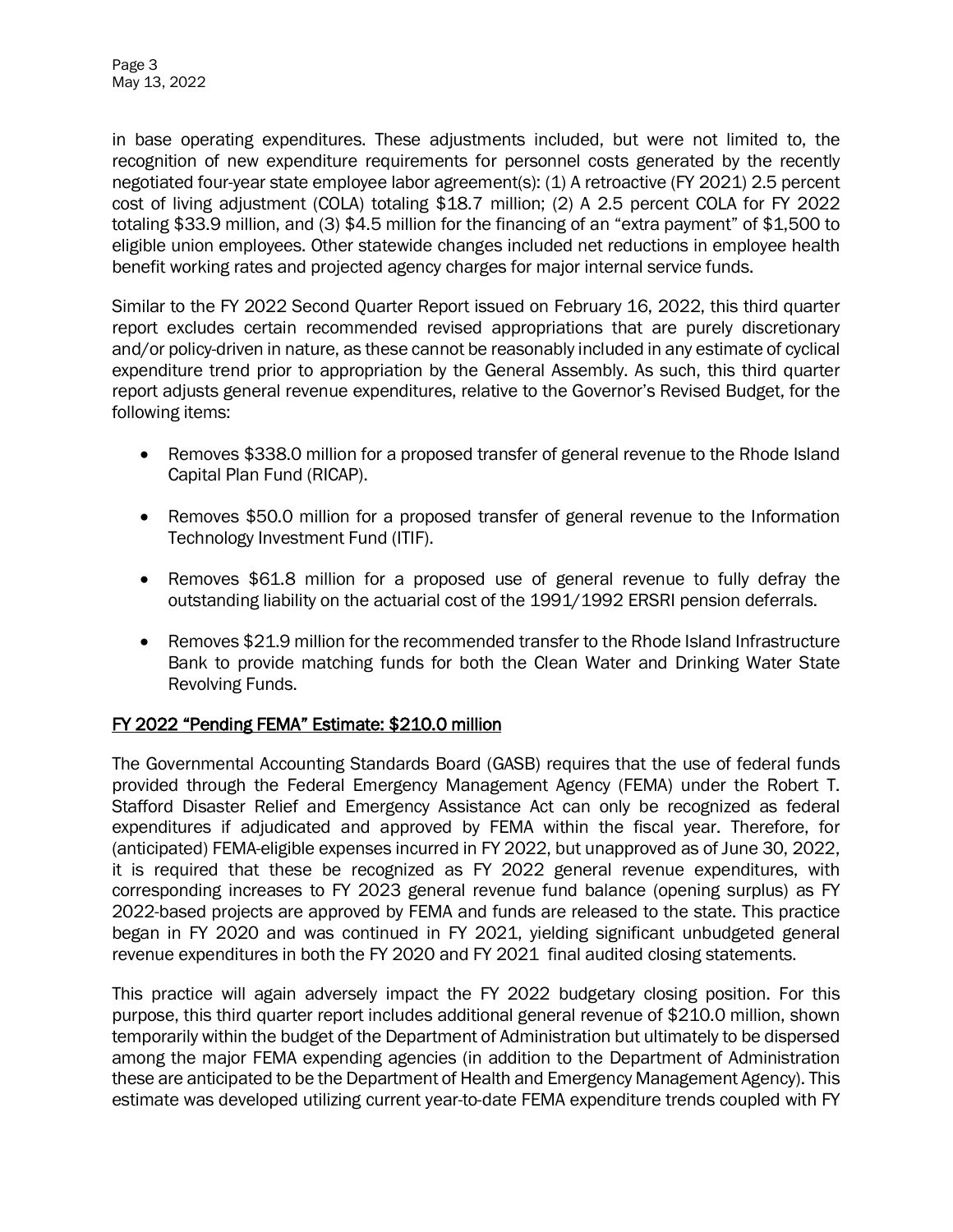Page 4 May 13, 2022

2021 FEMA expense recognition experience. Further information will be made available by the Budget Office regarding the redistribution of this centralized amount to affected agencies and programs prior to the enactment of FY 2022 final appropriations.

#### FY 2022 Personnel Expenditures Revision

Rhode Island state government continues to experience significant turnover and a historically low rate of filled FTE positions, which results in corresponding reductions in planned personnel expenditures relative to those contained in the Governor's FY 2022 Revised Appropriations Act. This third quarter report recognizes net decreases totaling approximately \$24.3 million in general revenue statewide, the vast majority of which are concentrated within the human services function of government. Significant downward revisions are included within the Departments of Behavioral Healthcare, Developmental Disabilities, and Hospitals (\$9.6 million); Children, Youth, and Families (\$4.5 million); Revenue (\$1.9 million); Public Safety (\$1.9 million); Human Services (\$1.5 million); Corrections (\$1.2 million); and Health (\$1.0 million). Average filled FTE positions in FY 2022 are approximately 13,483 FTE to-date, as compared to an average filled rate of 14,205 FTE in FY 2020 and 13,896 FTE in FY 2021.

#### May 2022 Caseload Estimating Conference

The May Caseload Estimating Conference convened on May 6, 2022, and adopted revised cash assistance caseloads, medical assistance, and private community developmentally disabled service expenditures for FY 2022. Compared to the enacted budget, the adopted estimates lowered net general revenue expenditures by \$108.2 million.

The General Public Assistance (GPA) program is estimated to require \$25,496 more than enacted. This increase is due to the growth in projected caseload for the Bridges payment (from 64 to 115) which is partially offset by a \$100,000 reduction in burials assistance.

The Supplemental Security Income (SSI) program is estimated to require \$210,919 less in enacted appropriations. This resulted from a decrease in the SSI caseload of 665 persons which was partially offset by the increased cost per person from \$44.62 to \$45.00.

The Child Care program is estimated to require \$18.4 million less in all funds (\$597,687 general revenue) as compared to the enacted budget. This is primarily due to a significant decrease in the number of subsidies from 7,420 to 5,500, somewhat offset by an increase in the projected cost per subsidy from \$9,995 to \$10,140.

Within the Medical Assistance (Medicaid) program, an all-funds decrease of \$47.7 million is forecast compared to the enacted budget, including an accompanying general revenue surplus of \$90.2 million. This projection incorporates changes in various components of the Medicaid program, including all-funds decreases in Long-Term Care (\$38.6 million), Rhody Health Options (\$11.0 million), Hospitals (\$2.6 million), Medicaid Expansion (\$1.2 million), Managed Care (\$600,000), and Pharmacy (\$300,000); offset by all funds increases in Rhody Health Partners (\$4.3 million) and Other Medical Services (\$2.4 million). The significant general revenue surplus results from the extension of the enhanced Federal Medical Assistance Percentage (FMAP) to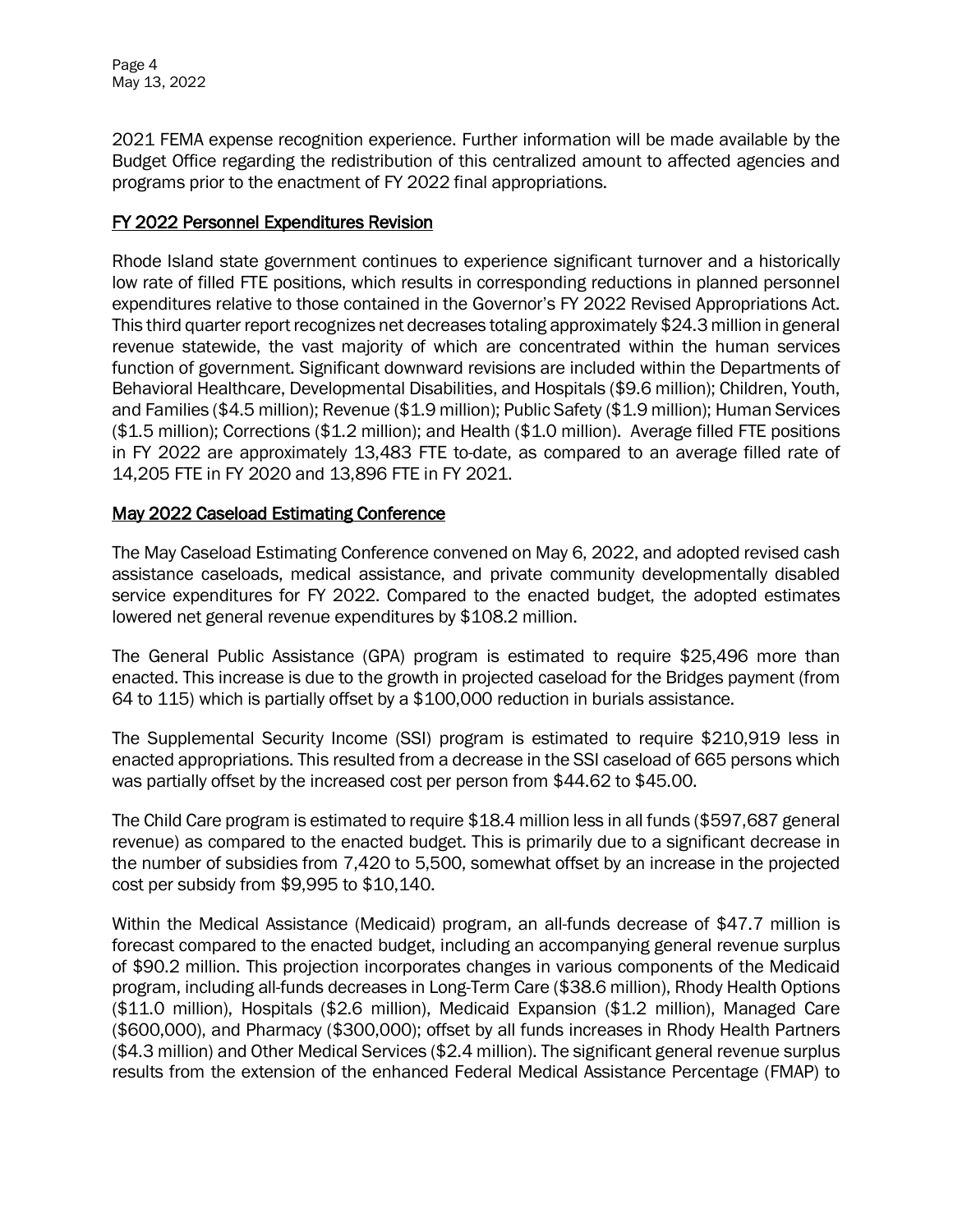Page 5 May 13, 2022

the third and fourth quarters of FY 2022, whereas enacted program financing assumed the enhancement for the first and second quarters only (see below).

Pursuant to RIGL § 35-17-1(f) as enacted by the 2021 General Assembly, the Department of Behavioral Health, Developmental Disabilities, and Hospitals (BHDDH) entered the Caseload Estimating Conference for the first time this fiscal year to project the cost of private services for individuals with developmental disabilities (DD). Total private services for individuals with developmental disabilities is projected to be \$276.3 million in FY 2022, including \$166.7 million from federal funds and \$109.6 million from general revenues. This is \$19.3 million less than enacted from all sources of funding, including \$17.3 million less from general revenues. This projection incorporates changes in various components of the DD program, including all-funds decreases in Residential Habilitation (\$16.0 million), Case Management and Other Support Services (\$2.6 million), Non-Medicaid Funded Programs (\$2.3 million), Day Program (\$1.5 million), and Employment (\$828,828); offset by all funds increases in "L-9" Supplemental Funding (\$3.8 million) and Transportation (\$164,438). Again, the calculated general revenue surplus stems primarily from extension of the enhanced Federal Medical Assistance Percentage (FMAP) to the third and fourth quarters of FY 2022.

#### Extension of the FFCRA-Enhanced Federal Medical Assistance Percentage (FMAP) to the third and fourth quarters of FY 2022

On March 18, 2020, the President signed into law the Families First Coronavirus Response Act (FFCRA), which provided a temporary 6.2 percentage point enhancement to each qualifying state's Federal Medical Assistance Percentage (FMAP) effective January 1, 2020 and extending through the last day of the calendar quarter in which the public health emergency (PHE) declared by the Secretary of Health and Human Services for COVID-19 terminates. The FMAP is the rate at which the federal government shares in the cost of a state's Medicaid and Title IV-E programs. All else equal, an increase to the FMAP decreases the state's share of the overall funding obligation for these programs.

The Governor's FY 2022 Revised Budget had assumed the enhancement would end at the close of the third quarter, or March 31, 2022, based on a succession of prior PHE declarations. However, due to the extension of the Public Health Emergency (PHE) declaration by the Secretary of Health and Human Services on April 16, 2022 , the state will continue to benefit from the FMAP enhancement for the remainder of FY 2022 through the first quarter of FY 2023. While receiving the enhanced FMAP, states are prohibited from terminating an individual's Medicaid enrollment unless they are deceased, move out of state, or request a voluntary termination. The caseload impact of this provision, which dampens the general revenue savings, was accounted for in the formulation of this savings estimates discussed above in the May 2022 Caseload Estimating Conference section.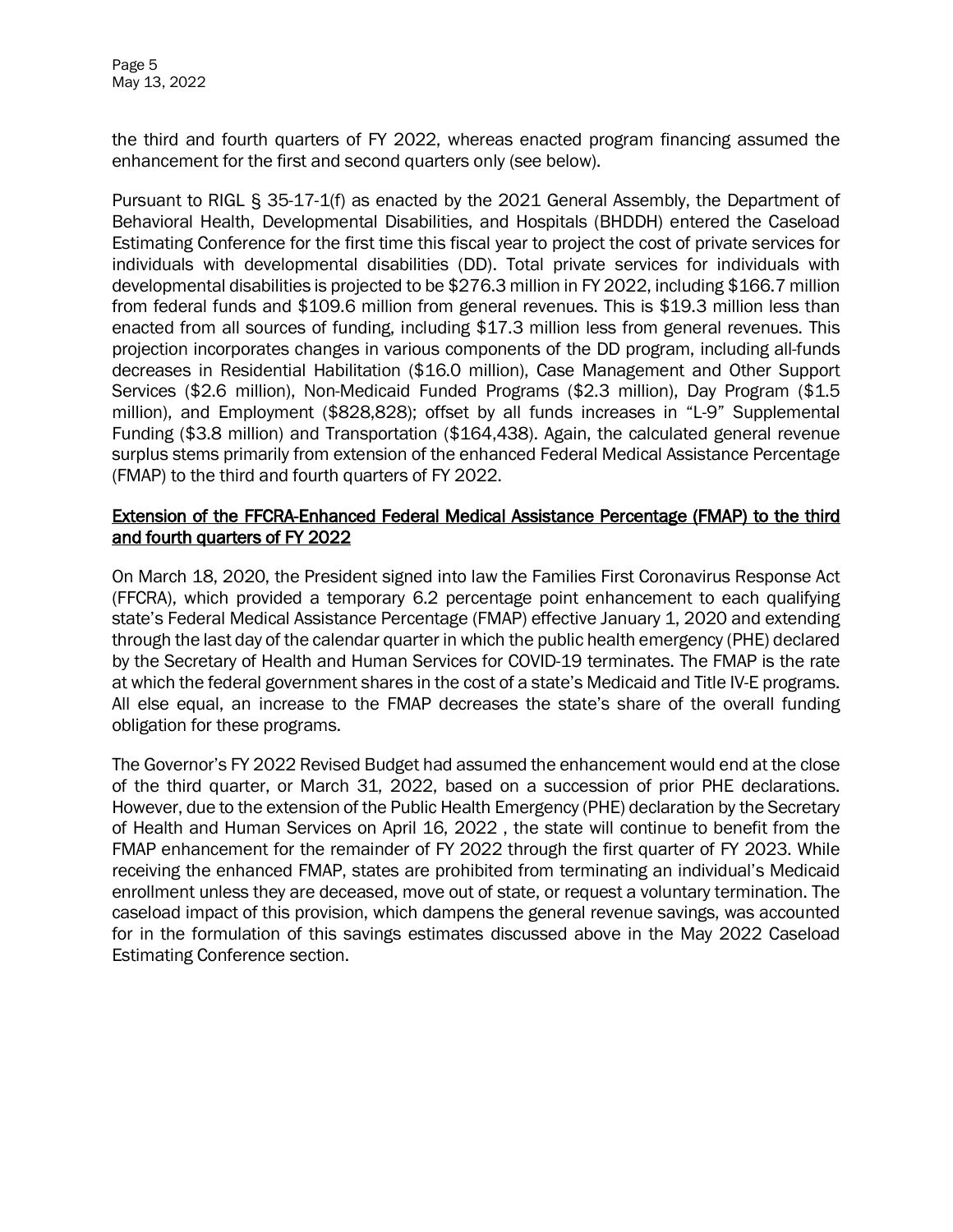Page 6 May 13, 2022

The following table details the present status of the standard and FFCRA-enhanced FMAPs in FY 2022:

| FY 2022        | <b>Standard FMAP</b> | FFCRA-Enhanced (6.2 pp) |
|----------------|----------------------|-------------------------|
| Quarter 1      | 54.09%               | 60.29%                  |
| Quarters 2 - 4 | 54.88%               | 61.08%                  |

If you have any questions concerning this third quarter report, please feel free to contact me.

**Attachments** 

cc: The Honorable Marvin L. Abney, Chairman, House Finance Committee The Honorable Ryan W. Pearson, Chairman, Senate Finance Committee Sharon Reynolds Ferland, House Fiscal Advisor Stephen Whitney, Senate Fiscal Advisor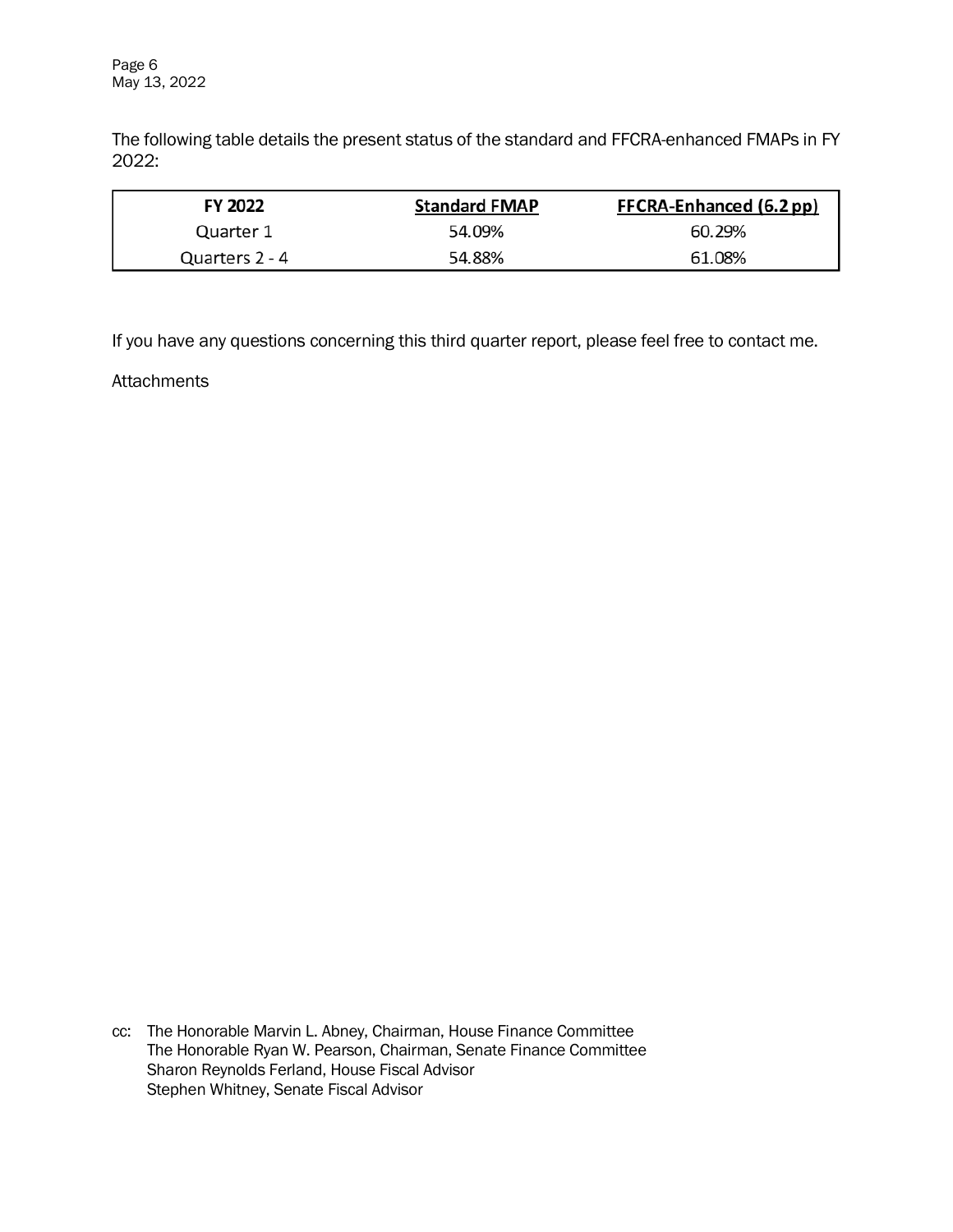### Table 1- FY 2022 General Revenue Budget Surplus

|                                      | FY 2020<br><b>Audited</b> | FY 2021<br>Final | FY 2021<br><b>Audited</b> | FY 2022<br><b>Enacted</b> | FY 2022<br><b>Third Quarter</b> |  |
|--------------------------------------|---------------------------|------------------|---------------------------|---------------------------|---------------------------------|--|
| <b>Surplus</b>                       |                           |                  |                           |                           |                                 |  |
| <b>Opening Surplus</b>               | \$30,502,912              | \$156,188,375    | \$156,188,375             | \$281,411,255             | \$374,425,433                   |  |
| Adjustment to Opening Surplus-FEMA   |                           | 102,454,469      | 105,804,512               |                           | \$212,685,028                   |  |
| Adjustment to Opening Surplus- Other |                           |                  | (13, 159, 126)            |                           |                                 |  |
| <b>Reappropriated Surplus</b>        | 10,296,451                | 5,336,653        | 5,336,653                 |                           | \$8,446,365                     |  |
| Subtotal                             | \$40,799,363              | \$263,979,497    | \$254,170,414             | \$281,411,255             | \$595,556,826                   |  |
| <b>General Taxes</b>                 | 3,279,993,849             | 3,500,827,978    | 3,701,252,027             | 3,585,985,469             | \$4,221,400,000                 |  |
| Changes to the Adopted Estimates     |                           |                  |                           |                           |                                 |  |
| Subtotal                             | 3,279,993,849             | 3,500,827,978    | 3,701,252,027             | 3,585,985,469             | \$4,221,400,000                 |  |
| <b>Departmental Revenues</b>         | 434,973,609               | 398,927,628      | \$402,634,288             | \$422,313,579             | \$427,000,000                   |  |
| Changes to the Adopted Estimates     |                           |                  |                           |                           |                                 |  |
| Subtotal                             | \$434,973,609             | \$398,927,628    | \$402,634,288             | \$422,313,579             | \$427,000,000                   |  |
| <b>Other Sources</b>                 |                           |                  |                           |                           |                                 |  |
| <b>Other Miscellaneous</b>           | 52,794,681                | 13,800,000       | 9,619,381                 | 12,377,299                | \$16,900,000                    |  |
| Changes to the Adopted Estimates     |                           |                  |                           |                           |                                 |  |
| Lottery                              | 283,870,548               | 288,900,000      | 301,803,081               | 375,860,000               | \$389,600,000                   |  |
| Changes to the Adopted Estimates     |                           |                  |                           |                           |                                 |  |
| <b>Transfer from Budget Reserve</b>  | 120,000,000               |                  |                           |                           |                                 |  |
| <b>Unclaimed Property</b>            | 12,080,719                | 15,600,000       | 16,269,787                | 14,200,000                | \$16,100,000                    |  |
| Changes to the Adopted Estimates     |                           |                  |                           |                           |                                 |  |
| Subtotal                             | 468,745,948               | 318,300,000      | 327,692,249               | 402,437,299               | \$422,600,000                   |  |
| <b>Total Revenues</b>                | 4,183,713,406             | 4,218,055,606    | \$4,431,578,564           | \$4,410,736,347           | \$5,071,000,000                 |  |
| Transfer to Budget Reserve and Cash  |                           |                  |                           |                           |                                 |  |
| <b>Stabilization Account</b>         | (126, 426, 490)           | (130, 974, 636)  | (137, 238, 234)           | (140, 764, 428)           | (\$163,362,763)                 |  |
| <b>Total Available</b>               | 4,098,086,279             | 4,351,060,467    | 4,548,510,744             | 4,551,383,174             | \$5,503,194,063                 |  |
| <b>Actual/Enacted Expenditures</b>   | \$3,936,561,251           | \$3,982,649,212  | \$4,078,638,946           | \$4,550,811,637           | \$4,550,811,637                 |  |
| Reappropriations (from prior year)   |                           |                  |                           |                           | \$8,446,365                     |  |
| May Caseload Est. Conference Changes |                           |                  |                           |                           | (\$108,232,716)                 |  |
| FY 2022 "Pending FEMA" Estimate      |                           |                  |                           |                           | \$210,000,000                   |  |
| Other Changes in Expenditures        |                           |                  |                           |                           | (\$35,361,220)                  |  |
| <b>Total Expenditures</b>            | \$3,936,561,251           | \$3,982,649,212  | \$4,078,638,946           | \$4,550,811,637           | \$4,625,664,066                 |  |
| Transfers to ITIF and HTC            |                           | (87,000,000)     | (87,000,000)              |                           |                                 |  |
| <b>Total Ending Balances</b>         | \$161,525,028             | \$281,411,255    | \$382,871,798             | \$571,537                 | \$877,529,997                   |  |
| Reappropriations (to following year) | (5,336,653)               |                  | (8,446,365)               |                           |                                 |  |
| <b>Free Surplus</b>                  | \$156,188,375             | \$281,411,255    | \$374,425,433             | \$571,537                 | \$877,529,997                   |  |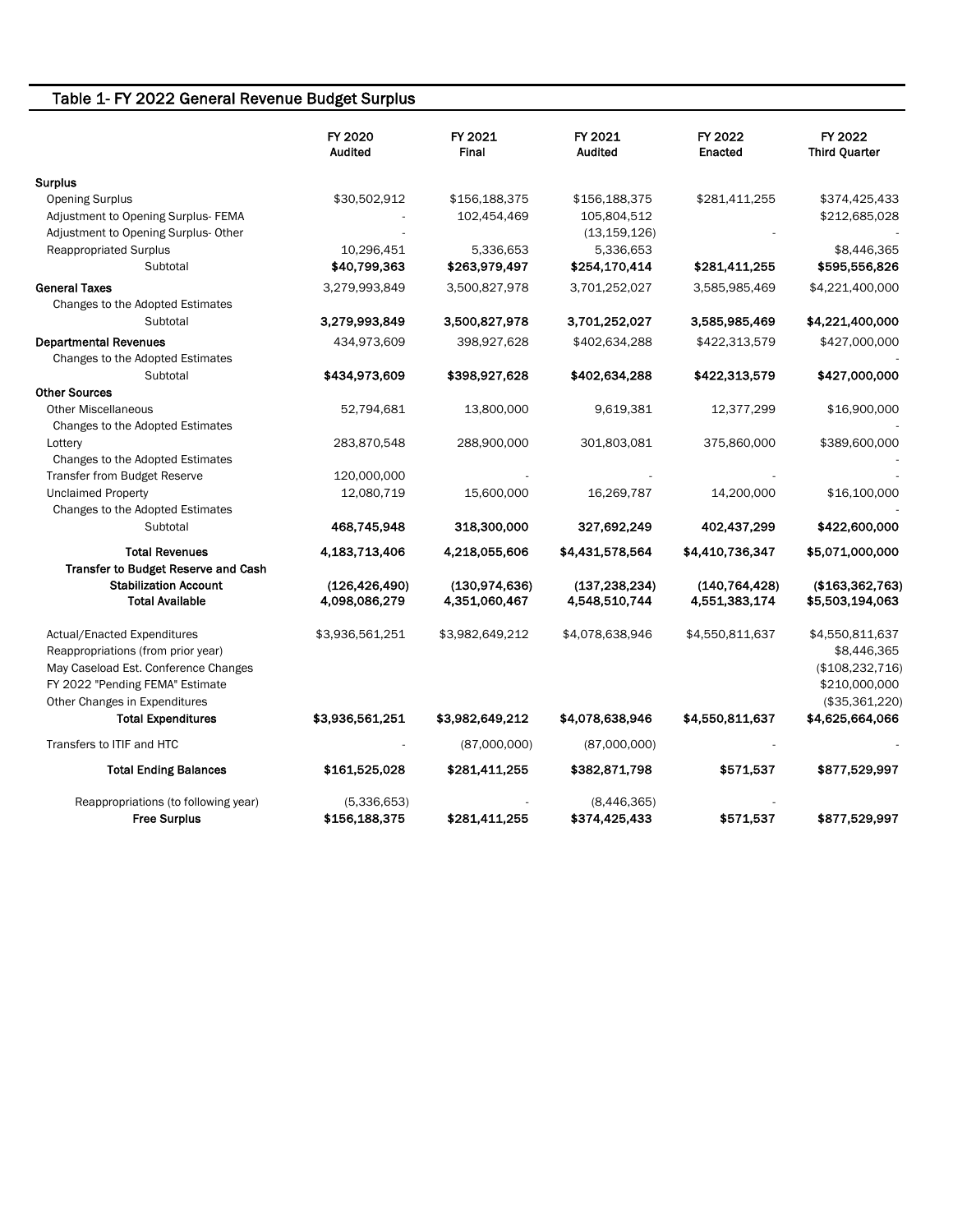|                                                                                   | FY 2022<br><b>Enacted Budget</b> | Reappropriation | Other<br>Projected<br>Changes | Total<br>Projected<br>Changes | FY 2022<br>Projected<br><b>Expenditures</b> | Change<br><b>From Enacted</b><br>(Surplus)/Deficit | Governor's<br>Supplemental<br><b>Budget</b> | <b>Balance to</b><br>Governor's<br>Supplemental |
|-----------------------------------------------------------------------------------|----------------------------------|-----------------|-------------------------------|-------------------------------|---------------------------------------------|----------------------------------------------------|---------------------------------------------|-------------------------------------------------|
| <b>General Government</b>                                                         |                                  |                 |                               |                               |                                             |                                                    |                                             | (Surplus)/Deficit                               |
| Administration<br><b>Business Regulation</b>                                      | 196,032,533<br>19,239,606        |                 | 209,212,537<br>1,550,948      | 209,212,537<br>1,550,948      | 405,245,070<br>20,790,554                   | 209,212,537<br>1,550,948                           | 644,429,102<br>20,790,554                   | (239, 184, 032)                                 |
| Labor and Training                                                                | 15,366,720                       |                 | 810,009                       | 810,009                       | 16,176,729                                  | 810,009                                            | 16,633,876                                  | (457, 147)                                      |
| Department of Revenue                                                             | 267,868,120                      |                 | (9, 133, 222)                 | (9, 133, 222)                 | 258,734,898                                 | (9, 133, 222)                                      | 260,144,822                                 | (1,409,924)                                     |
| Legislature                                                                       | 44,844,662                       | 5,612,589       | 1,557,277                     | 7,169,866                     | 52,014,528                                  | 1,557,277                                          | 52,014,528                                  |                                                 |
| Lieutenant Governor                                                               | 1,199,161                        |                 | 64,193                        | 64,193                        | 1,263,354                                   | 64,193                                             | 1,263,354                                   |                                                 |
| Secretary of State                                                                | 9,775,071                        |                 | 489,639                       | 489,639                       | 10,264,710                                  | 489,639                                            | 10,264,710                                  |                                                 |
| <b>General Treasurer</b>                                                          | 3,228,310                        |                 | 184,817                       | 184,817                       | 3,413,127                                   | 184,817                                            | 3,413,127                                   |                                                 |
| <b>Board of Elections</b>                                                         | 2,671,768                        |                 | 112,128                       | 112,128                       | 2,783,896                                   | 112,128                                            | 2,783,896                                   |                                                 |
| Rhode Island Ethics Commission<br>Governor's Office                               | 1,867,351                        |                 | 102,295<br>432,260            | 102,295                       | 1,969,646                                   | 102,295<br>432,260                                 | 1,969,646                                   |                                                 |
|                                                                                   | 6,703,626                        |                 | 93,527                        | 432,260<br>93,527             | 7,135,886                                   | 93,527                                             | 7,135,886                                   |                                                 |
| Commission for Human Rights<br><b>Executive Office of Commerce</b>                | 1,486,581<br>98,845,603          |                 | (325, 437)                    | (325, 437)                    | 1,580,108<br>98,520,166                     | (325, 437)                                         | 1,580,108<br>98,520,166                     |                                                 |
| Public Utilities Commission                                                       |                                  |                 |                               |                               |                                             |                                                    |                                             |                                                 |
| Subtotal - General Government                                                     | 669,129,112                      | 5,612,589       | 205,150,971                   | 210,763,560                   | 879,892,672                                 | 205,150,971                                        | 1,120,943,775                               | (241,051,103)                                   |
|                                                                                   |                                  |                 |                               |                               |                                             |                                                    |                                             |                                                 |
| <b>Human Services</b>                                                             |                                  |                 |                               |                               |                                             |                                                    |                                             |                                                 |
| Office of Health & Human Services                                                 | 1,100,190,655                    |                 | (129, 651, 693)               | (129, 651, 693)               | 970,538,962                                 | (129, 651, 693)                                    | 1,023,899,791                               | (53,360,829)                                    |
| Children, Youth, and Families                                                     | 193,284,942                      |                 | (17, 757, 203)                | (17, 757, 203)                | 175,527,739                                 | (17, 757, 203)                                     | 195,690,266                                 | (20, 162, 527)                                  |
| Health                                                                            | 31,030,190<br>123,896,295        |                 | 1,129,811                     | 1,129,811                     | 32,160,001<br>120,523,988                   | 1,129,811<br>(3,372,307)                           | 33,225,823<br>125,717,323                   | (1,065,822)<br>(5, 193, 335)                    |
| <b>Human Services</b><br>Behavioral Healthcare, Developmental Disabilities & Hosp | 271,942,823                      |                 | (3,372,307)<br>(21, 644, 504) | (3,372,307)<br>(21, 644, 504) | 250,298,319                                 | (21, 644, 504)                                     | 279,157,219                                 | (28, 858, 900)                                  |
| Office of the Child Advocate                                                      | 1,036,219                        |                 | 68,338                        | 68,338                        | 1,104,557                                   | 68,338                                             | 1,104,557                                   |                                                 |
| Comm. on Deaf & Hard of Hearing                                                   | 655,862                          |                 | 59,369                        | 59,369                        | 715,231                                     | 59,369                                             | 699,765                                     | 15,466                                          |
| Governor's Commission on Disabilities                                             | 1,090,710                        |                 | 27,413                        | 27,413                        | 1,118,123                                   | 27,413                                             | 1,118,123                                   |                                                 |
| Office of the Mental Health Advocate                                              | 680,190                          |                 | 41,144                        | 41,144                        | 721,334                                     | 41,144                                             | 721,334                                     |                                                 |
| Subtotal - Human Services                                                         | 1,723,807,886                    |                 | (171,099,631)                 | (171,099,631)                 | 1,552,708,255                               | (171,099,631)                                      | 1,661,334,201                               | (108, 625, 946)                                 |
| Education                                                                         |                                  |                 |                               |                               |                                             |                                                    |                                             |                                                 |
| <b>Elementary and Secondary</b>                                                   | 1,330,848,245                    |                 | 1,084,794                     | 1,084,794                     | 1,331,933,039                               | 1,084,794                                          | 1,333,374,881                               | (1,441,842)                                     |
| Office of Postsecondary the Commissioner                                          | 26,979,920                       |                 | (1,326,553)                   | (1,326,553)                   | 25,653,367                                  | (1,326,553)                                        | 25,439,821                                  | 213,546                                         |
| University of Rhode Island                                                        | 115,332,755                      |                 | 4,862,007                     | 4,862,007                     | 120, 194, 762                               | 4,862,007                                          | 120, 194, 762                               |                                                 |
| Rhode Island College                                                              | 64,133,153                       |                 | 1,991,807                     | 1,991,807                     | 66,124,960                                  | 1,991,807                                          | 65,930,610                                  | 194,350                                         |
| Community College of Rhode Island                                                 | 53,522,765                       |                 | 1,437,450                     | 1,437,450                     | 54,960,215                                  | 1,437,450                                          | 54,959,305                                  | 910                                             |
| RI Council on the Arts                                                            | 2,048,651                        |                 | (9,530)                       | (9,530)                       | 2,039,121                                   | (9,530)                                            | 2,112,307                                   | (73, 186)                                       |
| RI Atomic Energy Commission                                                       | 1,076,170                        |                 | 63,181                        | 63,181                        | 1,139,351                                   | 63,181                                             | 1,139,351                                   |                                                 |
| Historical Preservation & Heritage Comm                                           | 1,390,704                        |                 | (110, 121)                    | (110, 121)                    | 1,280,583                                   | (110, 121)                                         | 1,462,059                                   | (181, 476)                                      |
| Subtotal - Education                                                              | 1,595,332,363                    |                 | 7,993,035                     | 7,993,035                     | 1,603,325,398                               | 7,993,035                                          | 1,604,613,096                               | (1, 287, 698)                                   |
| <b>Public Safety</b>                                                              |                                  |                 |                               |                               |                                             |                                                    |                                             |                                                 |
| <b>Attorney General</b>                                                           | 29,820,364                       |                 | 2,201,781                     | 2,201,781                     | 32,022,145                                  | 2,201,781                                          | 32,022,145                                  |                                                 |
| Corrections                                                                       | 236,349,944                      |                 | 14,017,411                    | 14,017,411                    | 250,367,355                                 | 14,017,411                                         | 248,193,611                                 | 2,173,744                                       |
| Judicial                                                                          | 107,908,680                      | 2,833,776       | 3,351,582                     | 6,185,358                     | 114,094,038                                 | 3,351,582                                          | 114,094,038                                 |                                                 |
| <b>Military Staff</b>                                                             | 2,723,714                        |                 | 554,956                       | 554,956                       | 3,278,670                                   | 554,956                                            | 2,965,991                                   | 312,679                                         |
| <b>Emergency Management</b>                                                       | 2,710,290                        |                 | 88,023                        | 88,023                        | 2,798,313                                   | 88,023                                             | 2,798,313                                   |                                                 |
| <b>Public Safety</b>                                                              | 120,604,312                      |                 | 598,634                       | 598,634                       | 121,202,946                                 | 598,634                                            | 123,920,921                                 | (2,717,975)                                     |
| Office Of Public Defender<br>Subtotal - Public Safety                             | 13,431,599<br>513.548,903        | 2.833,776       | 614,548<br>21.426,935         | 614,548<br>24,260,711         | 14,046,147<br>537,809,614                   | 614,548<br>21,426,935                              | 14,217,650<br>538,212,669                   | (171, 503)<br>(403, 055)                        |
|                                                                                   |                                  |                 |                               |                               |                                             |                                                    |                                             |                                                 |
| <b>Natural Resources</b><br><b>Environmental Management</b>                       | 46,183,840                       |                 | 2,997,237                     | 2,997,237                     | 49,181,077                                  | 2,997,237                                          | 70,791,943                                  | (21,610,866)                                    |
| Coastal Resources Management Council                                              | 2,809,533                        |                 | (62, 483)                     | (62, 483)                     | 2,747,050                                   | (62, 483)                                          | 2,988,872                                   | (241, 822)                                      |
| Subtotal - Natural Resources                                                      | 48,993,373                       |                 | 2,934,754                     | 2,934,754                     | 51,928,127                                  | 2,934,754                                          | 73,780,815                                  | (21,852,688)                                    |
| Total                                                                             | 4,550,811,637                    | 8,446,365       | 66,406,064                    | 74.852.429                    | 4.625.664.066                               | 66.406.064                                         | 4.998,884,556                               | (373,220,490)                                   |